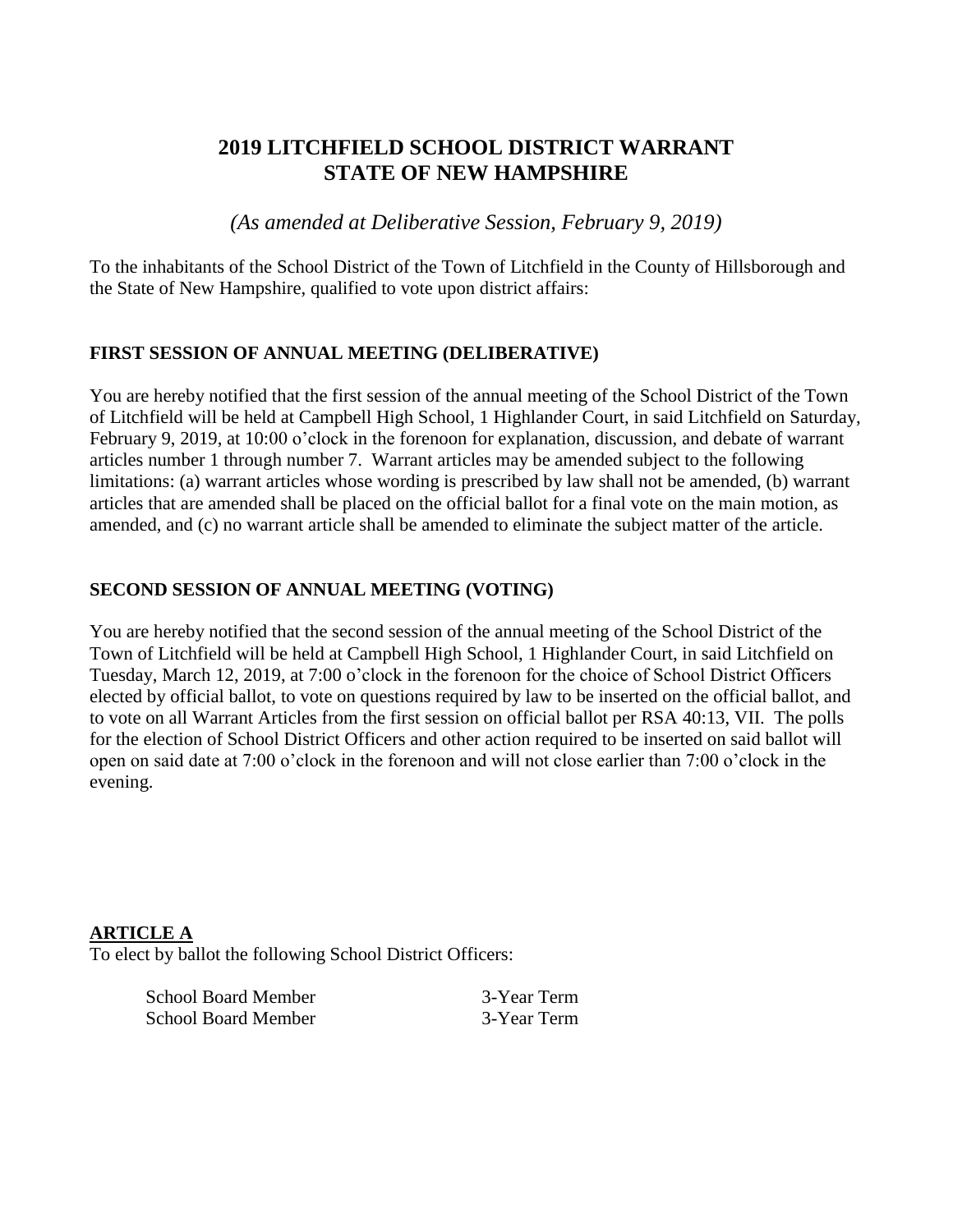#### **ARTICLE 1** *(as amended at Deliberative Session 2-9-19)*

Shall the Litchfield School District vote to raise and appropriate as an **operating budget**, not including appropriations by special warrant articles and other appropriations voted separately, the amounts set forth on the budget posted with the warrant or as amended by the vote at the first session of the annual school district meeting, for the purposes set forth herein, totaling **\$22,849,638**? Should this article be defeated, the default budget shall be **\$22,771,378**, which is the same as last year, with certain adjustments required by previous action of the Litchfield School District or by law; or the School Board may hold one special meeting, in accordance with RSA 40:13 X and XVI, to take up the issue of a revised operating budget only.

*Estimated Tax Impact: \$0.35 (Operating Budget) Estimated Tax Impact: \$0.28 (Default Budget)*

*Vote 5-0-0 Vote 6-2-0*

*Recommended by the School Board Recommended by the Budget Committee*

### **ARTICLE 2**

Shall the Litchfield School District vote to approve the cost items included in the collective bargaining agreement reached between the Litchfield School District and the Litchfield Education Association, which calls for the following increases in salaries and benefits at the current staffing level:

| Year      | <b>Estimated Increase</b> |  |
|-----------|---------------------------|--|
| 2019-2020 | \$394,429                 |  |
| 2020-2021 | \$374,294                 |  |
| 2021-2022 | \$346,391                 |  |

and further to raise and appropriate the sum of **\$394,429** for fiscal year 2020, such sum representing the additional costs attributable to the increase in salaries and benefits required by the new agreement over those that would be paid at current staffing levels.

*Estimated Tax Impact: \$0.43*

*Vote 5-0-0 because of a tied vote*

*Recommended by the School Board Not Recommended by the Budget Committee Vote 4-4-0*

### **ARTICLE 3**

Shall the Litchfield School District vote to raise and appropriate the sum of **\$28,490** to hire a part time Enrichment Tutor, including salary and benefits, at Litchfield Middle School to support high achieving learners? If approved, this appropriation will be included in the operating budget in subsequent years.

*Estimated Tax Impact: \$ 0.03*

*Vote 5-0-0 Vote 7-1-0*

*Recommended by the School Board Recommended by the Budget Committee*